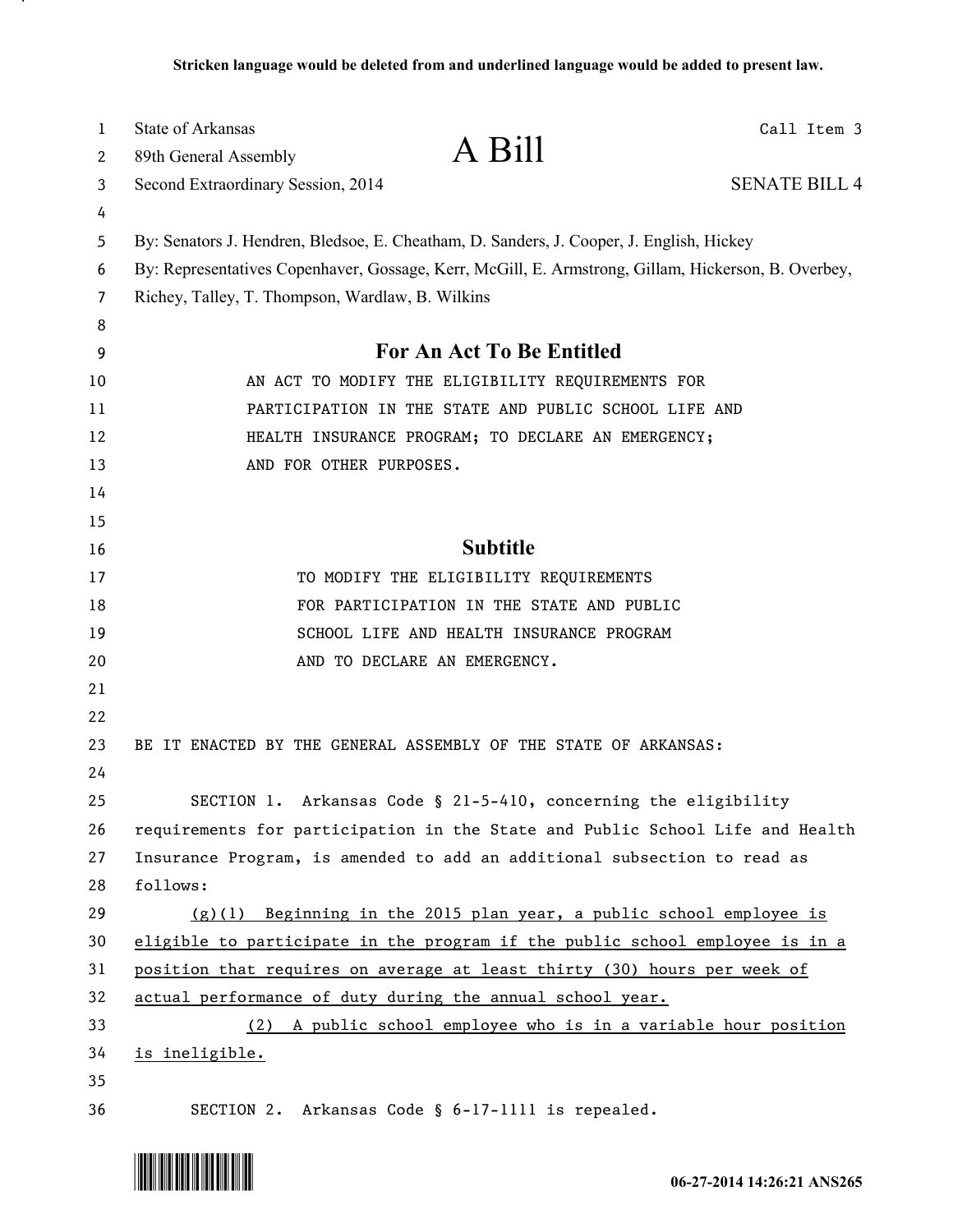| 1  | 6-17-1111. Life and disability insurance - Employee eligibility -             |  |  |
|----|-------------------------------------------------------------------------------|--|--|
| 2  | Allocation of costs.                                                          |  |  |
| 3  | (a) Eligible employees shall include:                                         |  |  |
| 4  | (1) All licensed employees in public schools who are normally                 |  |  |
| 5  | expected to work nine hundred (900) hours or more per year, whose salaries    |  |  |
| 6  | are paid from the school district's teacher salary fund, and all other        |  |  |
| 7  | employees of public schools who are normally expected to work nine hundred    |  |  |
| 8  | (900) hours or more per year and whose salaries are paid from the school      |  |  |
| 9  | district's local or state revenue; and                                        |  |  |
| 10 | $(2)$ (A) All other employees of the school district whose salaries           |  |  |
| 11 | are not paid from the school district's local or state revenues, provided     |  |  |
| 12 | these employees are licensed or they are normally expected to work nine       |  |  |
| 13 | hundred (900) hours or more per year.                                         |  |  |
| 14 | (B) The employing school district is required to pay the                      |  |  |
| 15 | same amount per month for the employees in subdivision $(a)(2)$ $(A)$ of this |  |  |
| 16 | section as the General Assembly appropriates for employees in subdivision     |  |  |
| 17 | $(a)(1)$ of this section.                                                     |  |  |
| 18 | (C) The State and Public School Life and Health Insurance                     |  |  |
| 19 | Board may establish the manner in which this payment is to be made if the     |  |  |
| 20 | manner of payment is not in violation of any other law, rule, or regulation   |  |  |
| 21 | governing the school district.                                                |  |  |
| 22 | (b) If an employee draws part of his or her salary from the school            |  |  |
| 23 | district's local or state revenue and part of his or her salary from another  |  |  |
| 24 | fund administered by the school district, the employer's share of the cost of |  |  |
| 25 | the employee's insurance shall be prorated between the provisions of          |  |  |
| 26 | $subdivisions (a)(1)$ and $(2)$ of this section.                              |  |  |
| 27 |                                                                               |  |  |
| 28 | SECTION 3. Arkansas Code § 6-17-1116 is repealed.                             |  |  |
| 29 | 6-17-1116. School bus drivers.                                                |  |  |
| 30 | (a) For the purposes of this section, a full-time school bus driver           |  |  |
| 31 | <del>is:</del>                                                                |  |  |
| 32 | (1) A person who contracts with a public school district to                   |  |  |
| 33 | operate a school bus for at least seven hundred twenty (720) hours during the |  |  |
| 34 | school year;                                                                  |  |  |
| 35 | (2) A person whose primary source of income during the school                 |  |  |
| 36 | year is obtained by operating a school bus for a public school district; or   |  |  |

SB4

06-27-2014 14:26:21 ANS265